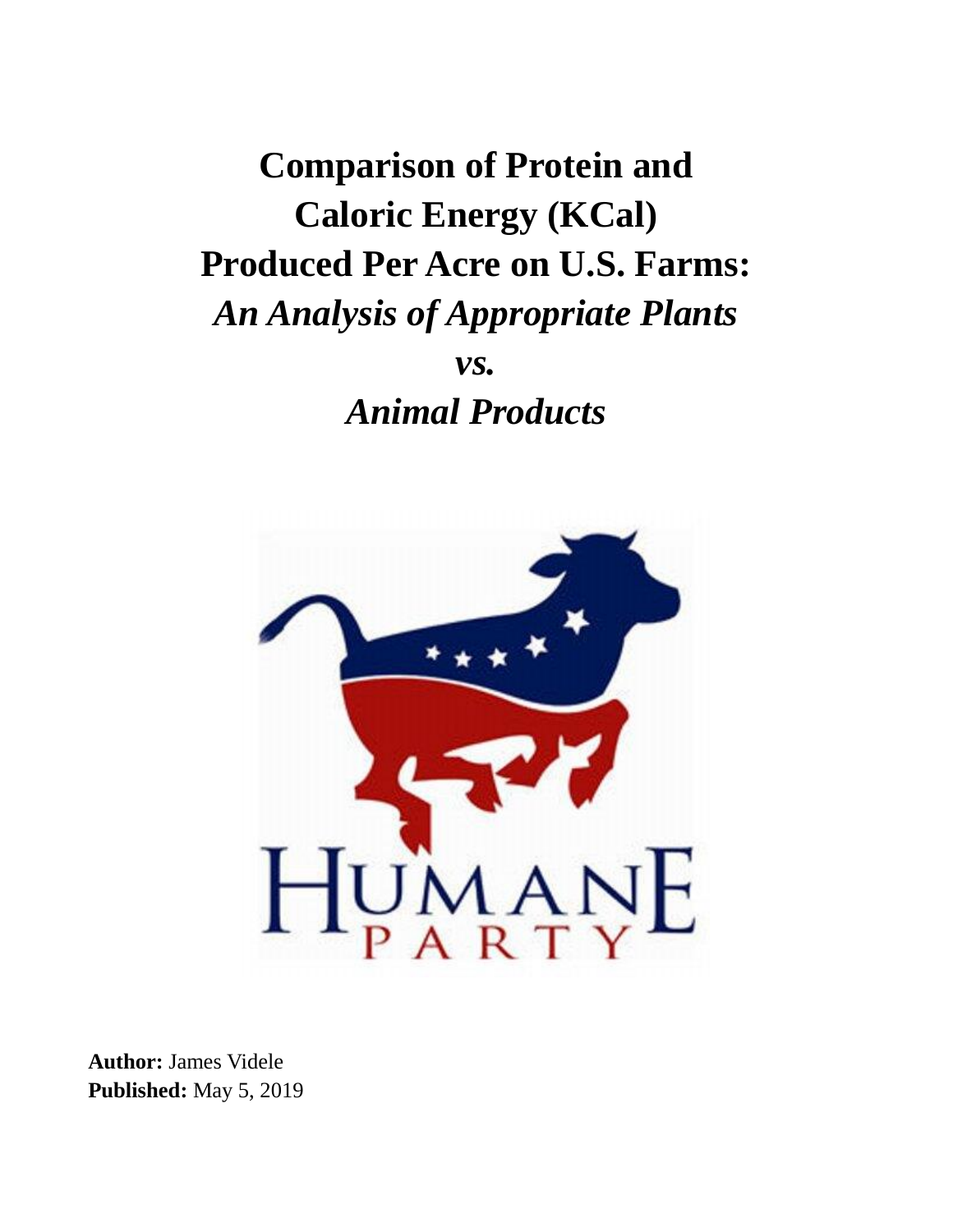### **Report Preamble**

The present document is meant to show how appropriate plants compare in protein and caloric energy (kcal) to products of animals per acre. To make the comparison, this report has created a series of tables showing the different plant and animal products and specific values.

#### **Bias**

There is an ethical obligation to disclose the bias of the preparers and analyzers involved in this report. The Humane Party aims and fights to free all animals from abuse, exploitation, and property status. It is in the Humane Party's interest that the results of this report support its goal insofar as possible. All members involved in this investigation, analysis, and report have acted at the margins of this bias, striving for their judgment to remain unaffected by said bias.

#### **Sources**

The sources used for this report include previous Humane Party reports, the United States Department of Agriculture National Nutrition Database, and the USDA 2012 Census of Agriculture data.

## **Keywords**

Protein, Calories, Agriculture, Plants, Animals

## **Introduction**

This report seeks to analyze and compare the protein and caloric energy (kcal) that can be produced per acre on farms in the United States. Pounds per acre were obtained from previous Humane Party reports. Protein(g) per acre and calories (kcal) per acre have been calculated in the present report. Caloric energy and calories (kcal) are used interchangeably.

The plant-based products used in this analysis are: soybeans, dry beans, dry peas, lentils, wheat, and sunflower seeds. These plant-based crops were discerned to be the most comparable (appropriate) transition to products of animals. Beans, or pulses, as they are sometimes called, would be the food item that would replace those animal products. Wheat was calculated as well because of its popularity in western diets. Sunflower seeds were also factored to show the dietary potential of seeds. Although grains, beans, and seeds such as quinoa, garbanzo beans, hemp, and pumpkin seeds could have been calculated, they were withheld from this study due to their lower acreage of production in the United States specifically and North America in general in comparison to those described above.

The animal-based products used in this analysis are: cows for meat, chickens for meat, eggs from chickens, milk from cows, pigs for meat, and turkeys for meat. The animal-based products identified are the ones most typically available in United States markets. They account for 99% of all animals raised on United States farms. Fish/aquatic species were not calculated because research on all the different species has not yet been conducted.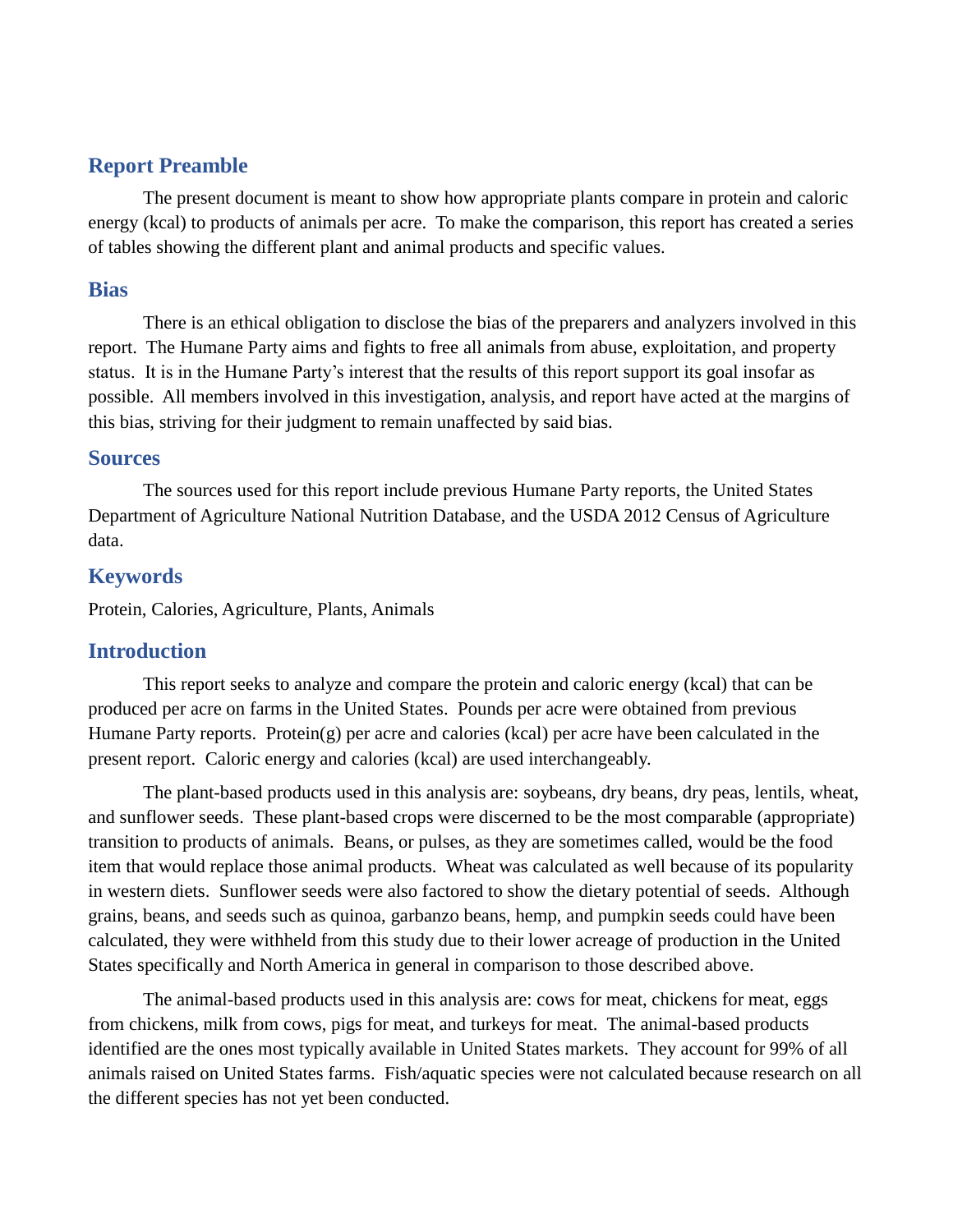# **Key Findings**

- Soybeans are the **highest** producer of protein per acre at 513,066 (g)/acre
- Soybeans, dry peas, and dry beans all yield **more** protein per acre than the most productive animal product, chicken for meat (163,212 g/acre)
- Soybeans produce **314% more** protein per acre than chicken
- Soybeans are the **highest** producer of calories per acre at 6,271,268 (g)/acre
- All plant-based crops (soybeans, dry beans, dry peas, lentils, wheat, and sunflower seeds) yield **more** calories (kcal) per acre than the most productive animal product, chicken for meat (1,496,809/acre)
- Soybeans produce **419% more** calories per acre than chicken

# **Discussion**

# **Pounds per Acre**

## *Plants*

From the previously published Humane Party report, "Animal-based Agriculture vs. Plantbased Agriculture: A Multi Product Comparison," we have the following data:

| Crop                              | Pounds/acre (kg/acre) |
|-----------------------------------|-----------------------|
| Soybeans                          | 3,097.10 lbs.         |
| Wheat (spring and winter on avg.) | 2,763.10 lbs.         |
| Dry Peas                          | 2,007.02 lbs.         |
| Dry Beans (Black, Navy on avg.)   | 1,727.56 lbs.         |
| Sunflower seeds                   | 1,662.33 lbs.         |
| Lentils                           | 1,359.59 lbs.         |

These weights were calculated dry. All beans, grains, and seeds had been shelled or hulled to obtain their respective weights.

## *Animals*

From the previously published Humane Party report, "Comparison of Farming in Food Production Per Acre," we have the following data:

| Animal (product of) | Pounds/acre (kg/acre) |
|---------------------|-----------------------|
| Milk from cows      | 3308.59 lbs.          |
| Chicken (meat)      | 1773.47 lbs.          |
| Turkeys (meat)      | 1423.92 lbs.          |
| Eggs from chickens  | 1032.69 lbs.          |
| Pigs (meat)         | 927.47 lbs.           |
| Cows (meat)         | 91.69 lbs.            |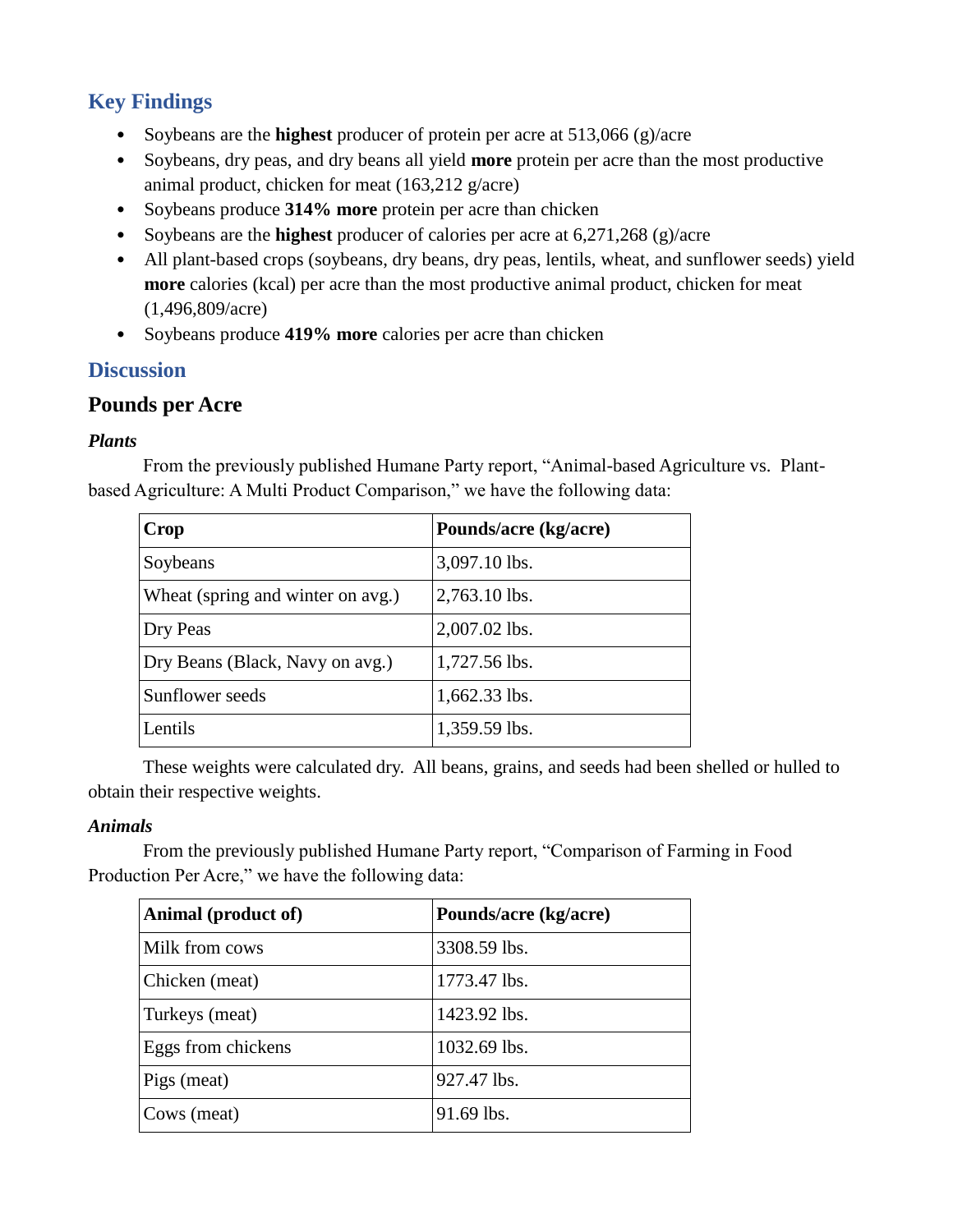These weights were calculated factoring in how many animals could be raised per acre and the amount of land necessary to raise the crops to feed the animals. In addition, the calculation was based on Feed Conversion Ratios (FCR), the amount of feed necessary for the animal to reach its live weight. Finally, the number of pounds produced for each animal was calculated using the raw slaughtered weight (dressed weight, head, feet, fluids, internal organs removed), not the live weight, since this is what most people would be consuming.

## **Protein Comparison**

#### *Plants*

All protein values were taken from the USDA National Nutrient Database. 1 lb. =  $454 \text{ g}$ (see identifiers after the table)

| Crop              | Pounds/acre   | Protein $(g)/lb.$ | Protein (g)/acre          |
|-------------------|---------------|-------------------|---------------------------|
| Soybeans          | 3,097.10 lbs. | 165.66(g)         | 513,066 $(g)/\text{acre}$ |
| Dry Peas          | 2,007.02 lbs. | 104.96(g)         | $210,657$ (g)/acre        |
| Dry Beans (Black) | 1,727.56 lbs. | 98.06(g)          | $169,405$ (g)/acre        |
| Wheat (winter)    | 2,763.10 lbs. | 57.25(g)          | $158,188$ (g)/acre        |
| Lentils           | 1,359.59 lbs. | 111.72(g)         | $151,893$ (g)/acre        |
| Sunflower seeds   | 1,662.33 lbs. | 90.80(g)          | $150,940$ (g)/acre        |

*Soybeans*, mature seeds, raw; *Peas*, green, split, mature seeds, raw; *Beans,* black, mature seeds, raw; *Wheat*, hard red winter; *Lentils*, raw; *Sunflower seeds*, raw

#### *Animals*

All protein values were taken from the USDA National Nutrient Database. 1 lb. =  $454 \text{ g}$ (see identifiers after the table)

| Animal (product of) | Pounds/acre  | Protein $(g)/lb.$ | Protein (g)/acre          |
|---------------------|--------------|-------------------|---------------------------|
| Chicken (meat)      | 1773.47 lbs. | 92.03(g)          | $163,212$ (g)/acre        |
| Turkeys (meat)      | 1423.92 lbs. | 99.70(g)          | 141,965 $(g)/\text{acre}$ |
| Pigs (meat)         | 927.47 lbs.  | 82.72(g)          | $76,720$ (g)/acre         |
| Eggs from chickens  | 1032.69 lbs. | 57.02 $(g)$       | $58,884$ (g)/acre         |
| Milk from cows      | 3308.59 lbs. | 15.12(g)          | $50,026$ (g)/acre         |
| Cows (meat)         | 91.69 lbs.   | 90.85(g)          | $8,330$ (g)/acre          |

*Chicken*, broilers or fryers, light meat, meat and skin, raw; *Turkey*, whole, light meat, meat and skin, raw *Pork*, fresh, composite of trimmed leg, loin, shoulder, and spareribs, (includes cuts to be cured), separable lean and fat, raw; *Egg,* whole, raw, fresh; *Whole Milk* (most UPC)

*Beef*, composite of trimmed retail cuts, separable lean and fat, trimmed to 1/8" fat, all grades, raw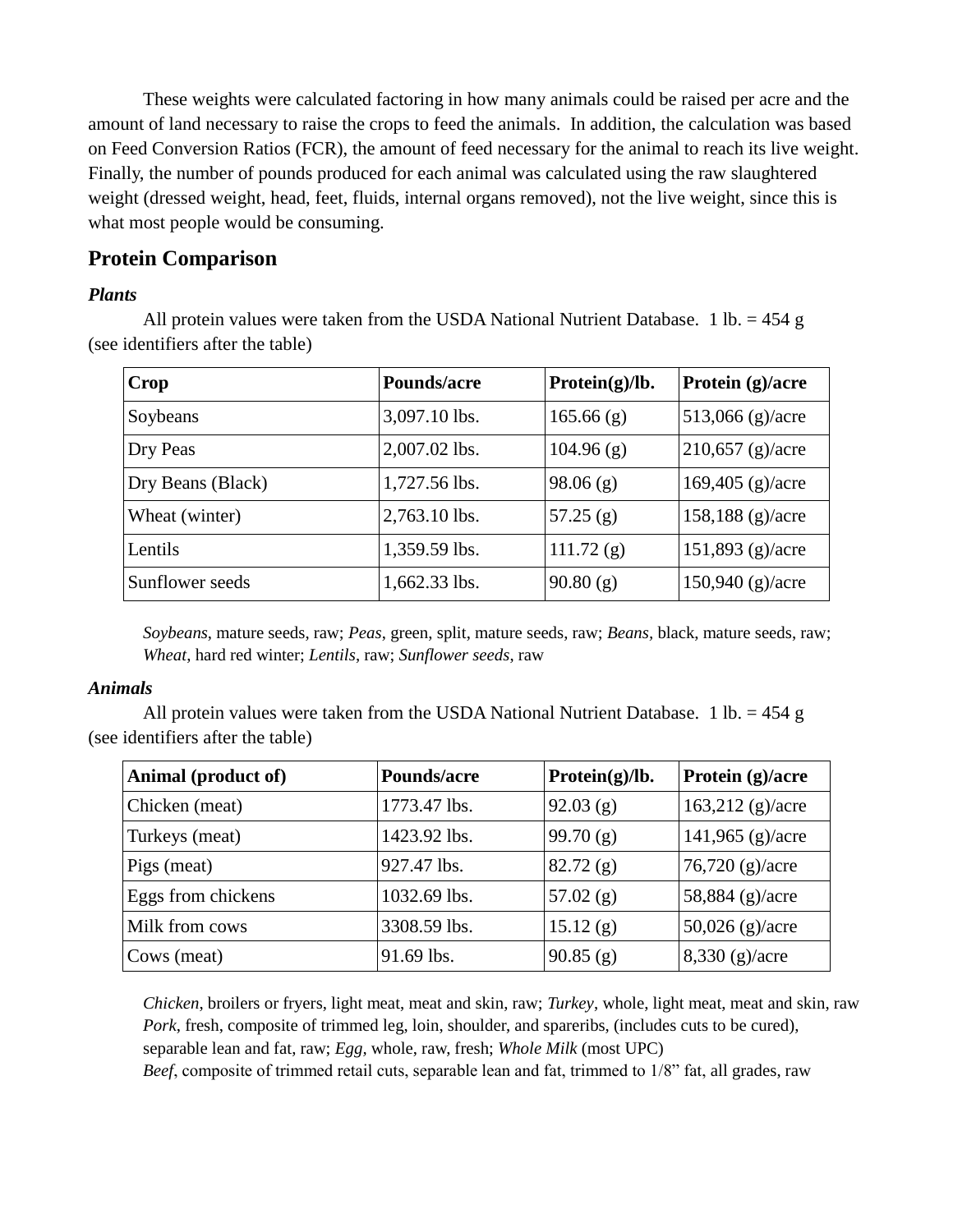# **Caloric energy (kcal) Comparison**

## *Plants*

All protein values were taken from the USDA National Nutrient Database. 1 lb. =  $454 g$ (see identifiers after the table)

| Crop              | Pounds/acre   | Calories/lb. | <b>Calories/acre</b> |
|-------------------|---------------|--------------|----------------------|
| Soybeans          | 3,097.10 lbs. | 2025         | 6,271,628/acre       |
| Sunflower seeds   | 1,662.33 lbs. | 2633         | 4,376,915/acre       |
| Wheat (winter)    | 2,763.10 lbs. | 1485         | 4,103,204/acre       |
| Dry Peas          | 2,007.02 lbs. | 1653         | 3,317,604/acre       |
| Dry Beans (Black) | 1,727.56 lbs. | 1548         | 2,674,263/acre       |
| Lentils           | 1,359.59 lbs. | 1597         | 2,171,265/acre       |

*Soybeans,* mature seeds, raw; *Sunflower seeds*, raw; *Wheat*, hard red winter *Peas*, green, split, mature seeds, raw; *Beans*, Black, mature seeds, raw; *Lentils*, raw

#### *Animals*

All protein values were taken from the USDA National Nutrient Database. 1 lb. =  $454 \text{ g}$ (see identifiers after the table)

| Animal (product of) | Pounds/acre  | Calories/lb. | <b>Calories/acre</b> |
|---------------------|--------------|--------------|----------------------|
| Chicken (meat)      | 1773.47 lbs. | 844          | 1,496,809/acre       |
| Turkeys (meat)      | 1423.92 lbs. | 731          | 1,040,886/acre       |
| Milk from cows      | 3308.59 lbs. | 304          | 1,005,811/acre       |
| Pigs (meat)         | 927.47 lbs.  | 958          | 888,516/acre         |
| Eggs from chickens  | 1032.69 lbs. | 649          | 670,216/acre         |
| Cows (meat)         | 91.69 lbs.   | 976          | 89,489/acre          |

*Chicken*, broilers or fryers, light meat, meat and skin, raw; *Turkey,* whole, light meat, meat and skin, raw *Whole Milk* (most UPC); *Pork*, fresh, composite of trimmed leg, loin, shoulder, and spareribs, (includes cuts to be cured), separable lean and fat, raw; *Egg*, whole, raw, fresh

*Beef*, composite of trimmed retail cuts, separable lean and fat, trimmed to 1/8" fat, all grades, raw

# **Conclusions**

Unequivocally, protein from soybeans, dry beans, dry peas, lentils, wheat, and sunflower seeds are viable replacements for animal products. The most productive protein source (whether plant or animal) is soybeans, which produce 314% more protein per acre than chickens for meat (the most productive animal protein source). Dry peas produce 29% more protein and dry beans 3.8% more. Even though wheat produces 3.1% less, lentils 7% less, and sunflower seeds 7.5% less than chicken, they all produce more protein per acre than the next most productive animal product, turkeys for meat. Sunflower seeds, the lowest production of protein per acre among the plant-based crops analyzed, produces **1,812% more** protein per acre than cows for meat (the lowest protein production per acre of the animal sources analyzed).